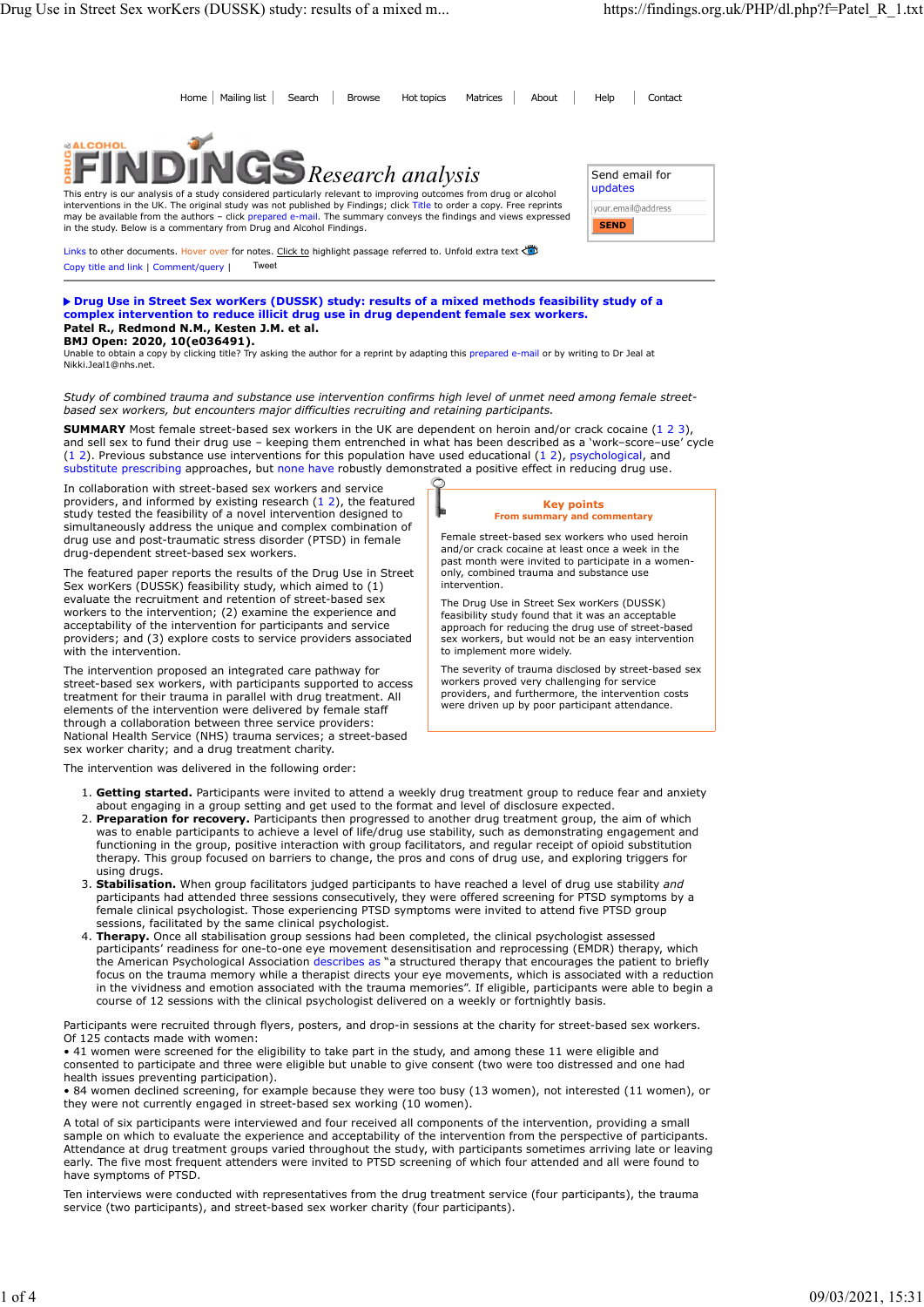# Main findings

# Barriers and facilitators to attendance

The unsettled nature of participants' lives – underpinned by drug use problems, poor adherence to opioid substitution therapy, sex work, tiredness, and poor mental health – was perceived to be a significant barrier to attendance. Arguments between participants, a lack of readiness to confront issues with drugs and trauma, and an absence of social support were also described as making attendance difficult, while delays in being referred for screening and trauma treatment specifically had a negative impact on participants' motivation to attend.

"My mental problems, my drug use, everything, just my life, it gets in the way [of attendance]." (Service user)

"They're so low resourced, they just don't have the distress tolerance to be able to cope with any more distress, they're already facing so much. Even things like their housing and threats of eviction." (Service provider)

"My home life was getting a bit chaotic. My depression was getting really bad as well. So, yeah, and I was waiting for my antidepressants to work but they took a while. Yeah, it was just my depression, that's all. My anxiety." (Service user)

"If I've been working the night before there's no way I could have attended because I'm too tired, because you work all night." (Service user)

"It took a little bit of a while and also for them to access their stabilisation groups then their one to ones. I think we may have lost some of the interest." (Service provider)

Service providers across all partner agencies sent reminders to participants, which were appreciated and described as helpful by participants. The sex worker charity played a vital role in encouraging attendance through reminding participants to attend, arranging transport (taxi, bus or driving participants to sessions) and helping participants prepare for the intervention. Provision of sandwich lunches before the groups was seen by service providers and participants as helpful for encouraging attendance, facilitating a relaxed start to groups, and supporting concentration. Vouchers in the amount of £10 per session were also viewed as encouraging attendance by participants and service providers.

"So just keeping that contact going if they were coming in, in our drop-in service I would see them and then sort of give them reminders, did they want little welfare calls, that type of thing." (Service provider)

"I was turning up and I was like sort of god like hanging out for (…) that lunch. It was like, not the reason I was turning up but the main reason why I could (…). There is light at the end of the tunnel, you know you're gonna be nourished and fed.' You're gonna be able to concentrate as well." (Service user)

Comments from service providers indicated that the inclusion criteria could be widened to make the intervention available to more women:

"I think from a clinical point of view if you remove that criteria (sex work at least once a week in the last calendar month) and then of course there's more chance of getting people through to the finish line to be able to be ready for treatment at the end." (Service provider)

"Actively drug using? Yes, that makes sense (…). If they've been able to bring that down themselves maybe another service would be better. Like, what this offered, it's specialistic in this. So if you was able to manage to a level yourself, maybe you don't need [the intervention]… I'm not sure, I think that would be an interesting conversation because if they could bring it down themselves, they'd probably be a lot more stable and a lot more reliable to actually get to the EMDR." (Service provider)

"So I think if you were to extend the period of time and say 'Oh actually do you know if you've used within the last three months you can participate in the study and then someone who's three months abstinent or reducing from their street heroin use or their crack use is then exposed to somebody who's going no no no man I'm using up like a party every night'. There'd be that ethical thing within it but it would be nice to see the study opened up to a wider cohort." (Service provider)

### Acceptability of the intervention

All service users perceived the intervention to be valuable, representing an opportunity to bring about positive change in their lives, including gaining some stability, and an opportunity to combine treatment or therapy for their mental health and substance use problems.

Service users described generally positive intervention experiences. They described forming meaningful relationships with the drug group facilitators and clinical psychologist. They liked that the groups were female and sex worker only, they knew other participants already and could speak openly about, and relate to, one another's experience of trauma, drug use and street sex work. Participants also valued that the intervention was delivered at the premises of the sex worker charity, which was liked for its familiarity, safety, comfort, convenience and freedom from judgement and shame. The day of the week, time and frequency of sessions, drug group session length and group size were also acceptable to most participants and service providers. These factors overcame some of the barriers participants highlighted to attending mainstream drug services.

Service providers viewed the intervention as a novel opportunity for street-based sex workers to receive mental health treatment while continuing to use drugs, and to address the barriers to mainstream drug treatment. The group facilitators described enjoying delivering the groups and building good relationships with participants. However, they described some drug sessions as intense and difficult to manage due to participants' distress, accounts of trauma, and chaotic behaviour. The need for appropriate support and supervision of facilitators was highlighted as a requirement to manage these challenges. Service providers also proposed extending the stabilisation work to develop the effectiveness of the trauma treatment and recommended the intervention offer alternatives to EMDR to suit individual participants' needs.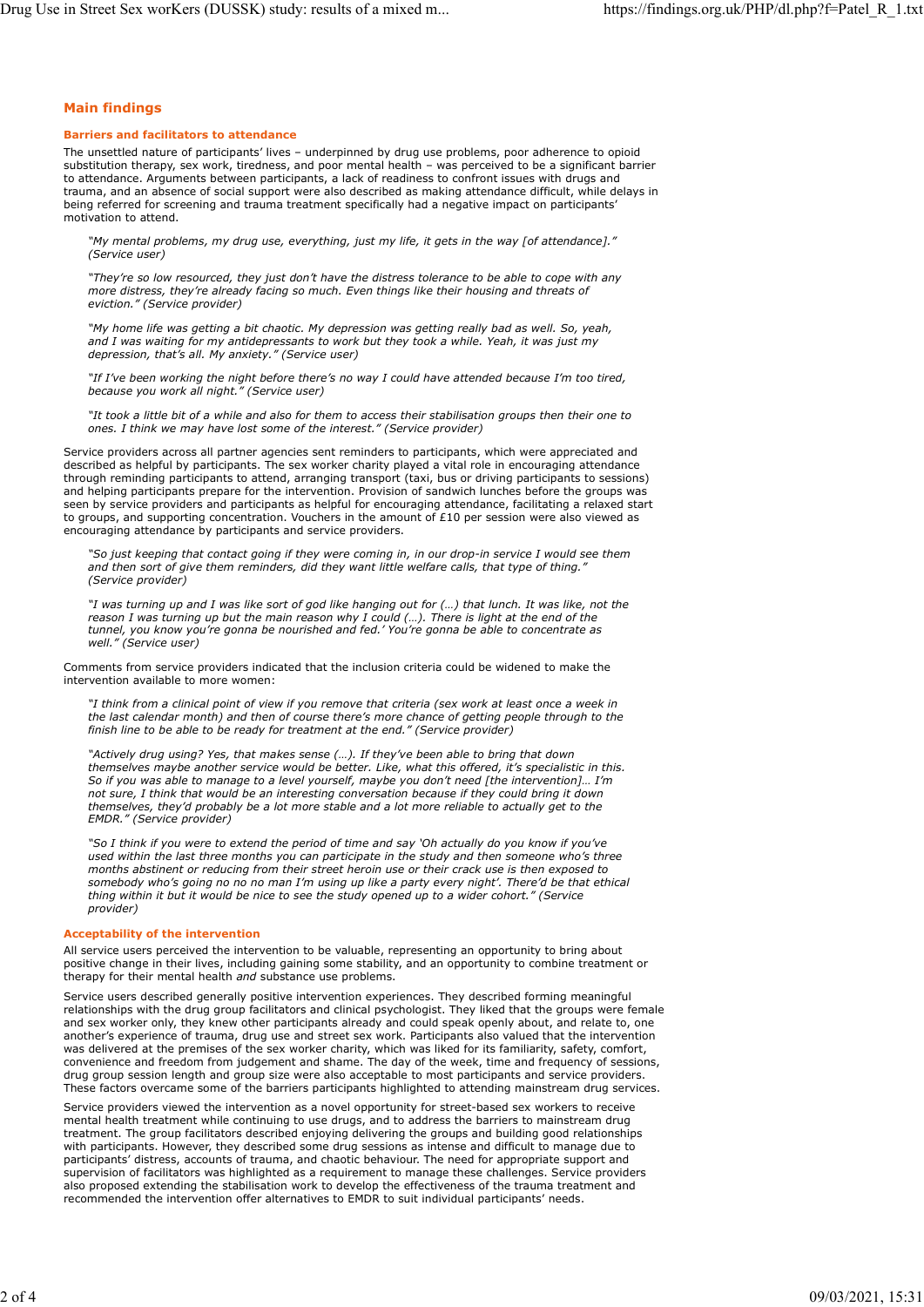Service providers said working in partnership with other specialist services to deliver the intervention was valuable, and there was mutual respect and good communication between staff. It was suggested it would have been useful to have collaborative, regular case-review meetings between the services to assess the progress and needs of the participants and enhance the communication channels.

# Strengths of the intervention

The intervention helped participants to reflect on their need to address their trauma and drug use. Some acknowledged that they were not ready to address their trauma but aspired to this in future, having had positive experiences of therapy during the intervention. Participants attributed improved wellbeing, coping strategies and perceptions of self-worth to the intervention. One participant was seen less on the street-based sex worker outreach van (an indicator of sex working) and significantly, stopped using her working name, signifying 'taking back ownership of who she is'.

One group facilitator felt that the flexibility of the intervention was able to accommodate participants' unstable lives and levels of trauma, which would have prevented them from complying with the rules of conduct in mainstream drug services and thus prevented them from receiving treatment to address their needs. Another positive feature of the intervention was that participants felt able to discuss their sex work due to the membership of the groups (all were female and streetbased sex workers).

### **Cost Cost Cost Cost**

The total cost of the intervention was £11,710. The most expensive component was the 'getting started' sessions, which totalled £6,842. The stabilisation groups had the highest cost per session (£203), but had the second to lowest cost across the intervention ( $£1,014$ ). Although the one-toone sessions had the lowest cost per session held (£103), the larger number of sessions at this point resulted in this section having the highest cost per eligible participant (£724). Trauma screening had the lowest cost per eligible participant (£191).

# The authors' conclusions

The Drug Use in Street Sex worKers (DUSSK) study sought to explore the feasibility of delivering a novel, complex intervention to a population with high levels of unmet need. Three service providers worked together effectively despite setbacks such as changing contracts and service pressures, and those receiving the intervention deemed it to be an acceptable approach for reducing drug use. However, it would not be an easy intervention to implement more widely.

The severity of trauma disclosed by street-based sex workers proved very challenging for service providers. Furthermore, intervention costs were driven up by poor participant attendance, although staff pressures and the re-tendering process did also increase the length (and cost) of the intervention period. Staff suggested that delivery could be improved by providing further support to staff for managing trauma disclosure, extending stabilisation sessions, and closer working.

FINDINGS COMMENTARY Female street-based sex workers tend to have a high level of need and poor drug treatment outcomes. Speaking to the need for a service of the kind evaluated in the featured study, a qualitative study with 24 women in Bristol (UK) found that feeling unable to discuss their sex work in drug treatment groups was one of the factors that undermined their engagement in the treatment process. Women outlined how disclosure of sex work resulted in stigma from male and female service users as well as adverse interactions with male service users. Choosing not to disclose wasn't desirable either, as non-disclosure meant they could not discuss the full context of their lives, including unresolved trauma, which emerged or increased when they reduced their drug use.

However, even in the context of an intervention specifically for female street-based sex workers, the featured study showed that there are many situational, environmental and relational factors that can work against this population of women becoming and staying engaged with treatment for their substance use problems. Some of these factors were the very problems that the featured intervention sought to respond to, for example drug use problems and poor adherence to opioid substitution therapy. Others were factors that services would need to address to avoid losing participants, such as delays referring women for screening and trauma treatment. Additional factors may reflect the novel and unfamiliar aspects of the intervention among this population, for example a lack of readiness to confront issues with drugs and trauma, and arguments between participants.

The intervention was delivered in collaboration between National Health Service (NHS) trauma services, a street-based sex worker charity, and a drug treatment charity, which collectively provided the necessary expertise to deliver an integrated care pathway for street-based sex workers. Among drug treatment staff, there was evidence to suggest a training, knowledge or experience gap, which left some overwhelmed at the level of trauma that was disclosed and the level of distress that was displayed in the group sessions.

There was a perception among both staff and service users that the unsettled nature of participants' lives prevented them from fully engaging. In contrast, when 14 practitioners from a range of clinical disciplines and service delivery models in England were asked about how they respond to the needs of women with substance use problems, histories of abuse, and symptoms of post-traumatic stress disorder, some resisted the suggestion that non-attendance or compliance with treatment reflected a woman's lack of readiness for change or commitment. Instead the problem was redefined by practitioners around services not being set up to address the challenges women face in accessing treatment. Regardless of their professional backgrounds, all practitioners in this other study eschewed the traditional medical model focused on women's deficits and pathology in favour of a strengths-based and relationship-based approach. Several spoke explicitly about the importance of reframing mental health symptoms and substance use as understandable responses to traumatic experiences, and focusing on women's internal resources and resilience to manage the impacts of abuse.

# 'Trauma-informed' and 'trauma-specific' care

UK substance use treatment guidelines promote 'trauma-informed' practice as core business (see > side panel). This represents an organisational approach,

Principles for trauma-informed care

Adapted from guidelines for UK clinicians providing treatment for